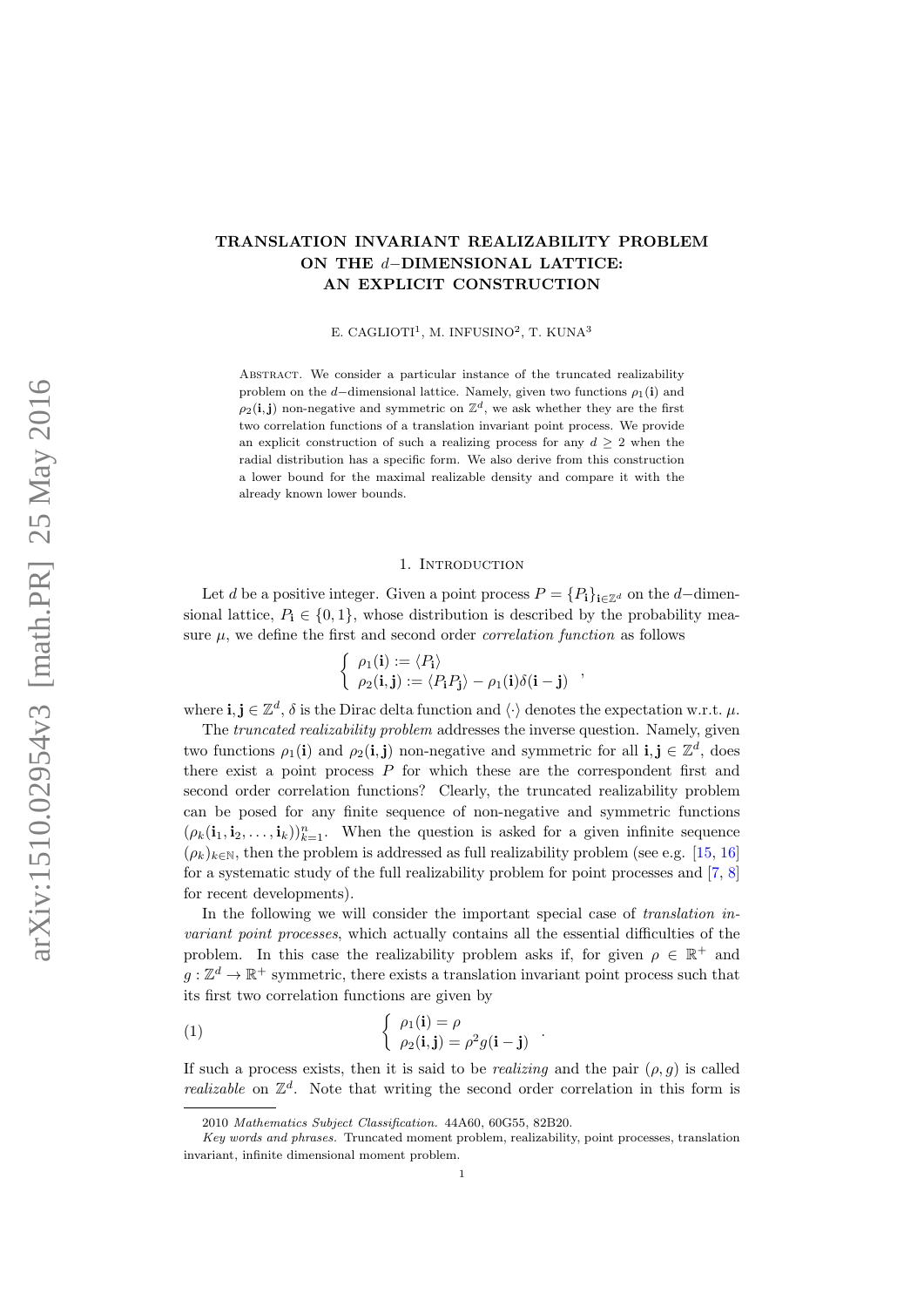not an additional restriction beyond the assumption of translation invariance. The function  $g$  is known in classic fluid theory as *radial distribution*, [\[6\]](#page-7-4).

The truncated realizability problem is in fact a longstanding problem in the classical theory of fluids (see e.g.  $[5, 19, 20]$  $[5, 19, 20]$  $[5, 19, 20]$  $[5, 19, 20]$  $[5, 19, 20]$ ), but it has been investigated in many other contexts such as stochastic geometry [\[17\]](#page-7-8), spatial statistics [\[3,](#page-7-9) [23\]](#page-7-10), spatial ecology  $[18]$  and neural spike trains  $[1, 9]$  $[1, 9]$  $[1, 9]$ , just to name a few. In particular, Stillinger, Torquato et al. developed fascinating applications in the study of heterogeneous materials and mesoscopic structures based on the solvability of the truncated realizability problem (see e.g. [\[4,](#page-7-14) [21,](#page-7-15) [22,](#page-7-16) [24,](#page-7-17) [25,](#page-7-18) [26\]](#page-7-19)). A structural investigation of this problem was recently started in [\[13\]](#page-7-20), where the authors identify the realizability problem as a particular instance of the infinite-dimensional truncated moment problem (see  $\lbrack 2, 10, 11, 12, 14 \rbrack$  $\lbrack 2, 10, 11, 12, 14 \rbrack$  $\lbrack 2, 10, 11, 12, 14 \rbrack$  $\lbrack 2, 10, 11, 12, 14 \rbrack$  $\lbrack 2, 10, 11, 12, 14 \rbrack$  $\lbrack 2, 10, 11, 12, 14 \rbrack$  $\lbrack 2, 10, 11, 12, 14 \rbrack$  for further recent developments about the truncated realizability problem for point processes). As far as we know, the only earlier reference about the truncated infinite-dimensional moment problem is [\[28\]](#page-8-0).

In this paper, we will show how to explicitly construct a point process on the d–dimensional lattice with  $d \geq 2$  such that, for given  $\alpha \geq 0$ , [\(1\)](#page-0-0) holds for certain values of  $\rho$  and for  $g = g^{(\alpha)}$  defined as follows:

<span id="page-1-0"></span>(2) 
$$
g^{(\alpha)}(\mathbf{x}) := \begin{cases} 0 & \text{if } \mathbf{x} = 0 \\ \alpha & \text{if } |\mathbf{x}| = 1 \\ 1 & \text{if } |\mathbf{x}| > 1 \end{cases}
$$

Explicit constructions of point processes realizing this lattice problem in the case  $d = 1$  were provided in [\[12,](#page-7-24) Appendix 1]. Such a problem has been extensively studied for the case  $\alpha = 0$  by Stillinger and Torquato in [\[21\]](#page-7-15) (see also [\[4,](#page-7-14) [25\]](#page-7-18)). The function  $g^{(0)}$  describes a model with on-site and nearest neighbour exclusion and with no correlation for pairs of sites separated by two or more lattice spacings.

From [\[12,](#page-7-24) Section 1], we know that for a fixed  $\alpha$  the set of realizable densities  $\rho$ is an interval  $[0, \bar{\rho}_{\alpha}(d)]$  with  $0 < \bar{\rho}_{\alpha}(d) \leq 1$ . Moreover, in [\[12\]](#page-7-24) the authors discuss:

- (i) certain general methods which, when applied to [\(2\)](#page-1-0), yield lower bounds for  $\bar{\rho}_{\alpha}(d)$  in any dimension d.
- (ii) concrete upper and lower bounds for  $\bar{\rho}_{\alpha}(1)$ . In particular, the lower bounds improve those obtained from the general methods (i).

Our d−dimensional construction combined with the one-dimensional lower bounds (ii) provides a lower bound for  $\bar{\rho}_{\alpha}(d)$  for any  $d \geq 2$  and any  $\alpha \geq 0$ . We will briefly compare this with the lower bound obtained from the general methods (i). We also follow techniques from [\[12\]](#page-7-24) to get an upper bound for  $\bar{\rho}_{\alpha}(d)$ .

# <span id="page-1-3"></span>2. AN EXPLICIT REALIZING TRANSLATION INVARIANT POINT PROCESS ON  $\mathbb{Z}^d$

In the following, we explicitly construct a point process  $P = \{P_i\}_{i \in \mathbb{Z}^d}$  on the d–dimensional lattice with  $d \geq 2$  such that, for given  $\alpha \geq 0$ , the following hold for certain values of  $\rho$  (depending on  $\alpha$  and on d):

<span id="page-1-1"></span>
$$
\langle P_{\mathbf{i}} \rangle = \rho
$$

and

<span id="page-1-2"></span>(4) 
$$
\langle P_{\mathbf{i}} P_{\mathbf{j}} \rangle = \begin{cases} \rho & \text{if } \mathbf{i} = \mathbf{j} \\ \alpha \rho^2 & \text{if } |\mathbf{i} - \mathbf{j}| = 1 \\ \rho^2 & \text{if } |\mathbf{i} - \mathbf{j}| > 1 \end{cases}
$$

that is, the radial distribution is given by [\(2\)](#page-1-0).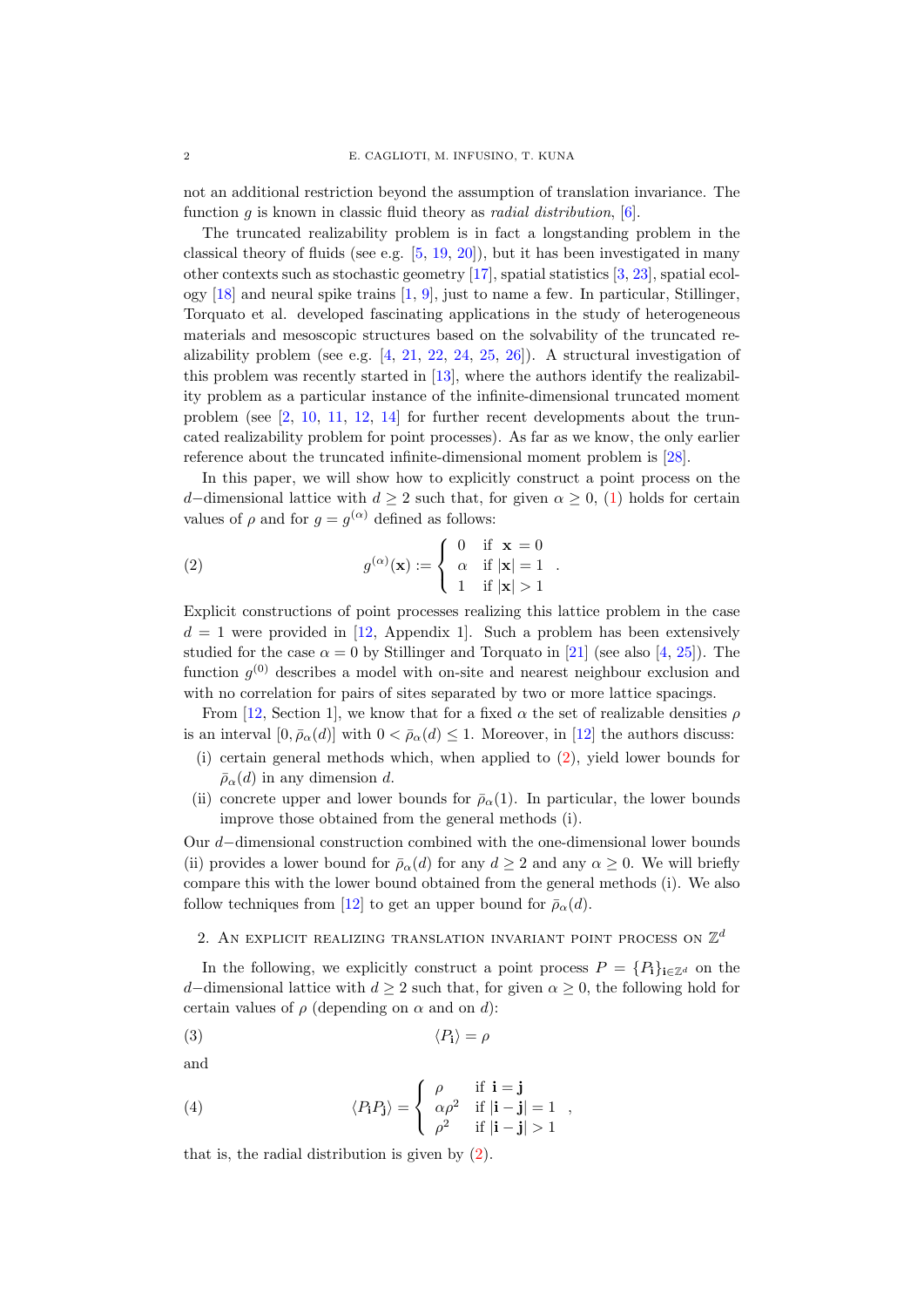## 2.1. Construction in dimension 2.

In order to build such a process on  $\mathbb{Z}^2$  we start from a realizing one-dimensional process achieving density  $\gamma$ . Namely, given  $\alpha \geq 0$ , we consider a point process  ${A_i}_{i \in \mathbb{Z}}$ ,  $A_i \in \{0,1\}$ , defined on the one-dimensional lattice and such that for some  $\gamma > 0$  we have

$$
\langle A_i \rangle = \gamma,
$$

and

$$
\langle A_i A_j \rangle = \begin{cases} \gamma & \text{if } i = j \\ \alpha \gamma^2 & \text{if } |i - j| = 1 \\ \gamma^2 & \text{if } |i - j| > 1 \end{cases}
$$

.

.

We denote a process of this kind by  $BP\gamma$  that stays for *basic process with density*  $\gamma$ . As pointed out in the introduction, there exists a good number of constructions of realizing processes in the one-dimensional case, see e.g. [\[12,](#page-7-24) Appendix 1]. The results in the one-dimensional case relevant to our investigation (in particular the range where  $\gamma$  can vary) are recalled in Section 3, which is devoted to the discussion of the maximal realizable density in any dimension.

Let us define two processes  $B^{(1)} = \left\{ B^{(1)}_{i_1,i_2} \right\}$  $(i_1,i_2) \in \mathbb{Z}^2$  and  $B^{(2)} = \left\{ B^{(2)}_{i_1,i_2} \right\}$  $(i_1,i_2){\in}\mathbb{Z}^2$ on  $\mathbb{Z}^2$  as follows. For a fixed  $i_1 \in \mathbb{Z}$ , the process  $\left\{B_{i_1,i_2}^{(1)}\right\}$ i<sub>2</sub>∈ $\mathbb{Z}$  is a  $BP\gamma$  in *i*<sub>2</sub>. For any  $i_1, j_1 \in \mathbb{Z}$  with  $i_1 \neq j_1$ , the processes  $\left\{B_{i_1,i_2}^{(1)}\right\}$  $_{i_2 \in \mathbb{Z}}$  and  $\left\{ B^{(1)}_{j_1, j_2} \right\}$ are inde-<br> $j_2 \in \mathbb{Z}$ pendent. In particular, we have

<span id="page-2-0"></span>(5) 
$$
\langle B_{i_1,i_2}^{(1)} B_{j_1,j_2}^{(1)} \rangle = \begin{cases} \gamma^2 & \text{if } i_1 \neq j_1 \\ \gamma & \text{if } i_1 = j_1 \text{ and } i_2 = j_2 \\ \alpha \gamma^2 & \text{if } i_1 = j_1 \text{ and } |i_2 - j_2| = 1 \\ \gamma^2 & \text{if } i_1 = j_1 \text{ and } |i_2 - j_2| > 1 \end{cases}
$$

In other words, the process  $B^{(1)}$  can be seen as a sequence of vertical  $BP\gamma$ 's independent one from each other (see Figure 1 for an example).



FIGURE 1. Example of process  $B^{(1)}$  (with  $\alpha = 0$ )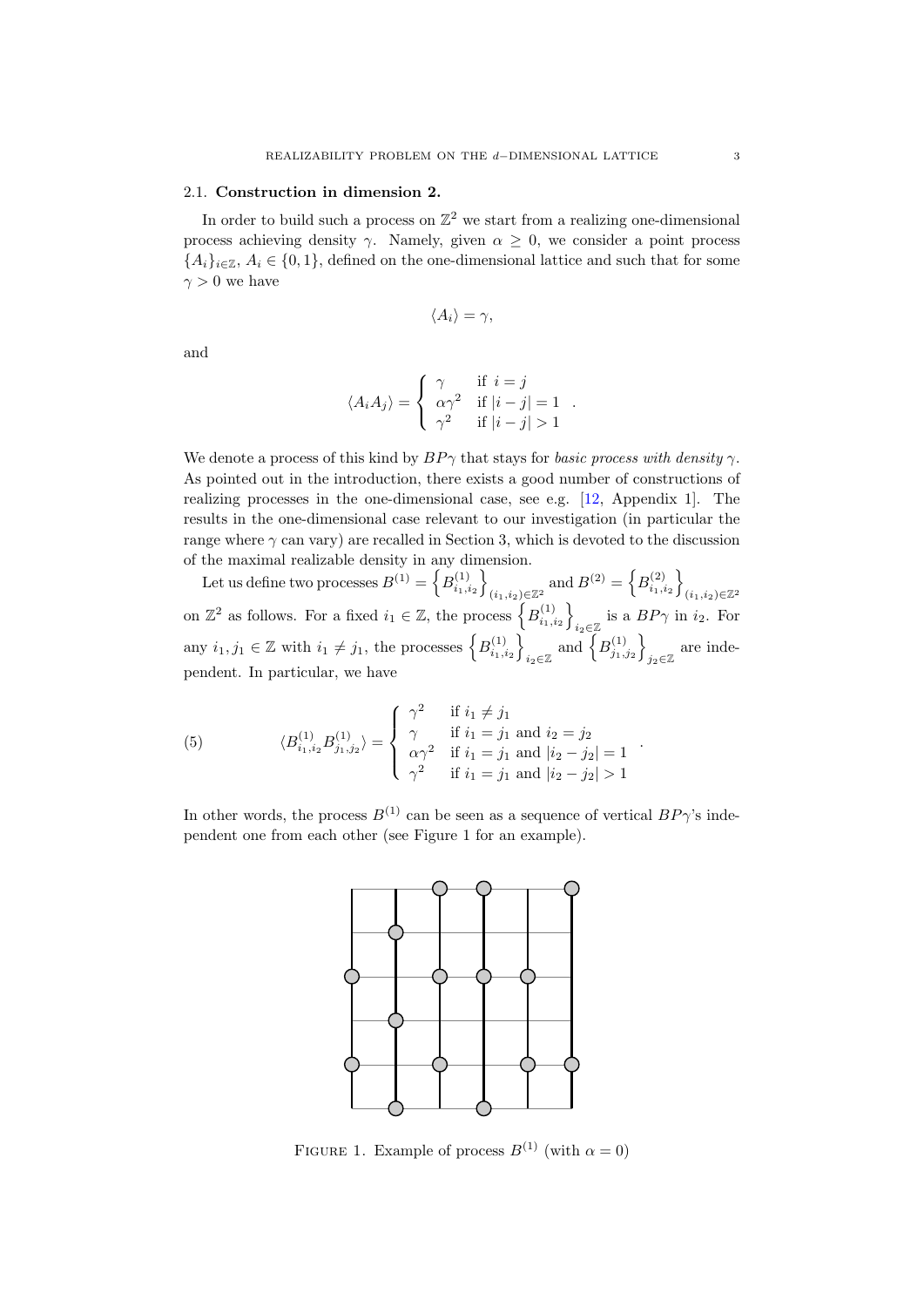Similarly, the process  $B^{(2)}$  is defined as a sequence of horizontal  $BP\gamma$ 's independent one from each other (see Figure 2 for an example), i.e.

(6) 
$$
\langle B_{i_1,i_2}^{(2)} B_{j_1,j_2}^{(2)} \rangle = \begin{cases} \gamma^2 & \text{if } i_2 \neq j_2 \\ \gamma & \text{if } i_2 = j_2 \text{ and } i_1 = j_1 \\ \alpha \gamma^2 & \text{if } i_2 = j_2 \text{ and } |i_1 - j_1| = 1 \\ \gamma^2 & \text{if } i_2 = j_2 \text{ and } |i_1 - j_1| > 1 \end{cases}.
$$

<span id="page-3-0"></span>

FIGURE 2. Example of process  $B^{(2)}$  (with  $\alpha = 0$ )

Let us define now the process  $P = \{P_{\textbf{i}}\}_{\textbf{i}\in\mathbb{Z}^2}$  as

$$
P_{i_1,i_2} := B^{(1)}_{i_1,i_2} B^{(2)}_{i_1,i_2},
$$

(see Figure 3 for P constructed from the basic processes in Figures 1 and 2). Since the processes  $B^{(1)}$  and  $B^{(2)}$  are independent, we get

$$
\langle P_{i_1,i_2} \rangle = \langle B_{i_1,i_2}^{(1)} B_{i_1,i_2}^{(2)} \rangle = \langle B_{i_1,i_2}^{(1)} \rangle \langle B_{i_1,i_2}^{(2)} \rangle = \gamma \cdot \gamma = \gamma^2.
$$

<span id="page-3-1"></span>Hence, [\(3\)](#page-1-1) holds for  $\rho = \gamma^2$ . From the independence of  $B^{(1)}$  and  $B^{(2)}$ , we also get  $\langle T \rangle \hspace{0.5cm} \langle P_{i_1,i_2} P_{j_1,j_2} \rangle = \langle B^{(1)}_{i_1,i_2} B^{(2)}_{i_1,i_2} B^{(1)}_{j_1,j_2} B^{(2)}_{j_1,j_2} \rangle = \langle B^{(1)}_{i_1,i_2} B^{(1)}_{j_1,j_2} \rangle \langle B^{(2)}_{i_1,i_2} B^{(2)}_{j_1,j_2} \rangle.$ 

We can easily check, by using [\(5\)](#page-2-0) and [\(6\)](#page-3-0) in [\(7\)](#page-3-1), that [\(4\)](#page-1-2) holds for  $\rho = \gamma^2$ . In fact, we need to consider only the following four cases, because all the others are equivalent to these ones by symmetry.

a) If  $i_1 = j_1$  and  $i_2 = j_2$  then

$$
\langle P_{i_1,i_2} P_{j_1,j_2} \rangle = \gamma \cdot \gamma = \gamma^2.
$$

b) If  $i_1 = j_1$  and  $i_2 \neq j_2$  then

$$
\langle P_{i_1,i_2} P_{j_1,j_2} \rangle = \langle B_{i_1,i_2}^{(1)} B_{j_1,j_2}^{(1)} \rangle \gamma^2.
$$

Therefore:

• if 
$$
i_2 = j_2 + 1
$$
 then  $\langle B_{i_1, i_2}^{(1)} B_{j_1, j_2}^{(1)} \rangle = \alpha \gamma^2$  and so  $\langle P_{i_1, i_2} P_{j_1, j_2} \rangle = \alpha \gamma^4$ 

• if  $|i_2 - j_2| > 1$  then  $\langle B_{i_1, i_2}^{(1)} B_{j_1, j_2}^{(1)} \rangle = \gamma^2$  and so  $\langle P_{i_1, i_2} P_{j_1, j_2} \rangle = \gamma^4$ .

c) If  $i_1 = j_1 + 1$  and  $|i_2 - j_2| > 1$  then

$$
\langle P_{i_1,i_2} P_{j_1,j_2} \rangle = \langle B_{i_1,i_2}^{(1)} B_{j_1,j_2}^{(1)} \rangle \langle B_{i_1,i_2}^{(2)} B_{j_1,j_2}^{(2)} \rangle = \gamma^4.
$$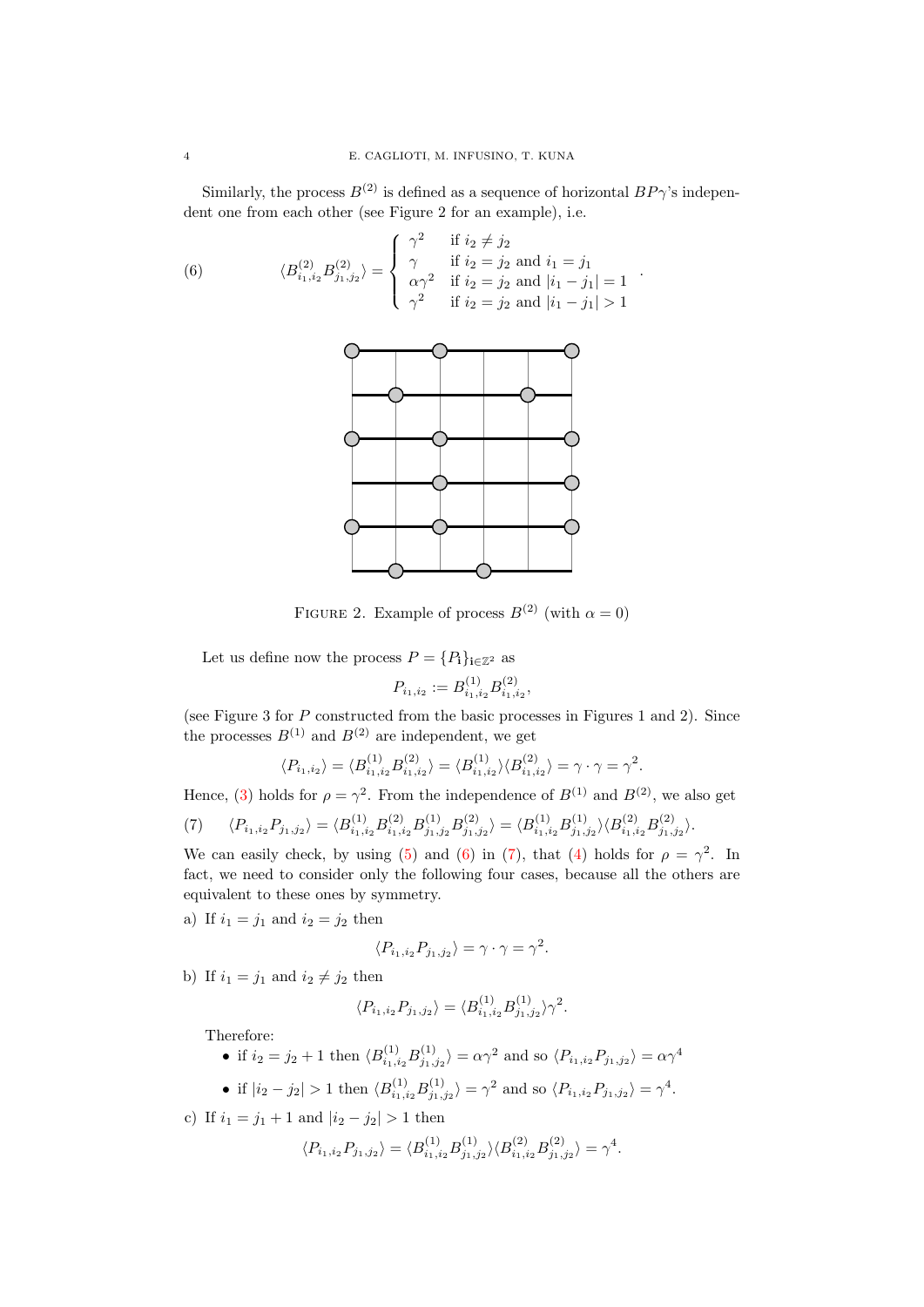d) If  $|i_1 - j_1| > 1$  and  $i_2 \neq j_2$  then

$$
\langle P_{i_1,i_2}P_{j_1,j_2}\rangle = \langle B^{(1)}_{i_1,i_2}B^{(1)}_{j_1,j_2}\rangle \langle B^{(2)}_{i_1,i_2}B^{(2)}_{j_1,j_2}\rangle = \gamma^4.
$$



FIGURE 3. Process P constructed from the processes in Figure 1 and Figure 2

### 2.2. Construction in higher dimension.

The construction presented in the previous subsection easily generalizes to any dimension  $d > 2$  by defining  $P_{i_1,\dots,i_d} := B^{(1)}_{i_1,\dots,i_d} \cdots B^{(d)}_{i_1,\dots,i_d}$  where, for any fixed  $i_2,\ldots,i_d\!\in\!\mathbb{Z},\{B^{(1)}_{i_1,\ldots,i_d}\}_{i_1\in\mathbb{Z}}$  is a  $BP\gamma$  in the variable  $i_1$  with density  $\gamma$  and similarly for the other variables. Therefore, the point process P on  $\mathbb{Z}^d$  defined as above satisfies [\(3\)](#page-1-1) and [\(4\)](#page-1-2) for  $\rho = \gamma^d$ .

### 3. Bounds for the maximal realizable density

In this section, we will discuss the problem of estimating the maximal realizable density  $\bar{\rho}_{\alpha}(d)$ . In particular, we will show a general upper bound for any  $d \geq 1$  using the technique introduced in [\[12\]](#page-7-24) for  $d = 1$ . As for the lower bound, we will recall the results in [\[12,](#page-7-24) Appendix 1] for the one-dimensional case and combine them with the explicit construction proposed in Section [2](#page-1-3) to produce a lower bound for  $\bar{p}_{\alpha}(d)$ for any  $d > 2$ . We will compare this with the lower bound obtained by applying the general methods of  $[12]$  to the case when the radial distribution is given by  $(2)$ .

# 3.1. Upper bounds for  $\bar{\rho}_{\alpha}(d)$ .

For  $d \geq 1$  and  $\alpha \geq 0$ , the covariance matrix associated to a given pair  $(\rho, g^{(\alpha)})$ realizable on  $\mathbb{Z}^d$  must be positive semidefinite. This is equivalent to the nonnegativity of the corresponding infinite volume structure function  $\hat{S}$  on  $\mathbb{R}^d$  (for more details see e.g. [\[12,](#page-7-24) Section 2]):

$$
\hat{S}(\mathbf{k}) := \rho + \rho^2 \sum_{\mathbf{x} \in \mathbb{Z}^d} e^{i\mathbf{k} \cdot \mathbf{x}} [g^{(\alpha)}(\mathbf{x}) - 1] \ge 0, \,\forall \,\mathbf{k} \in \mathbb{R}^d.
$$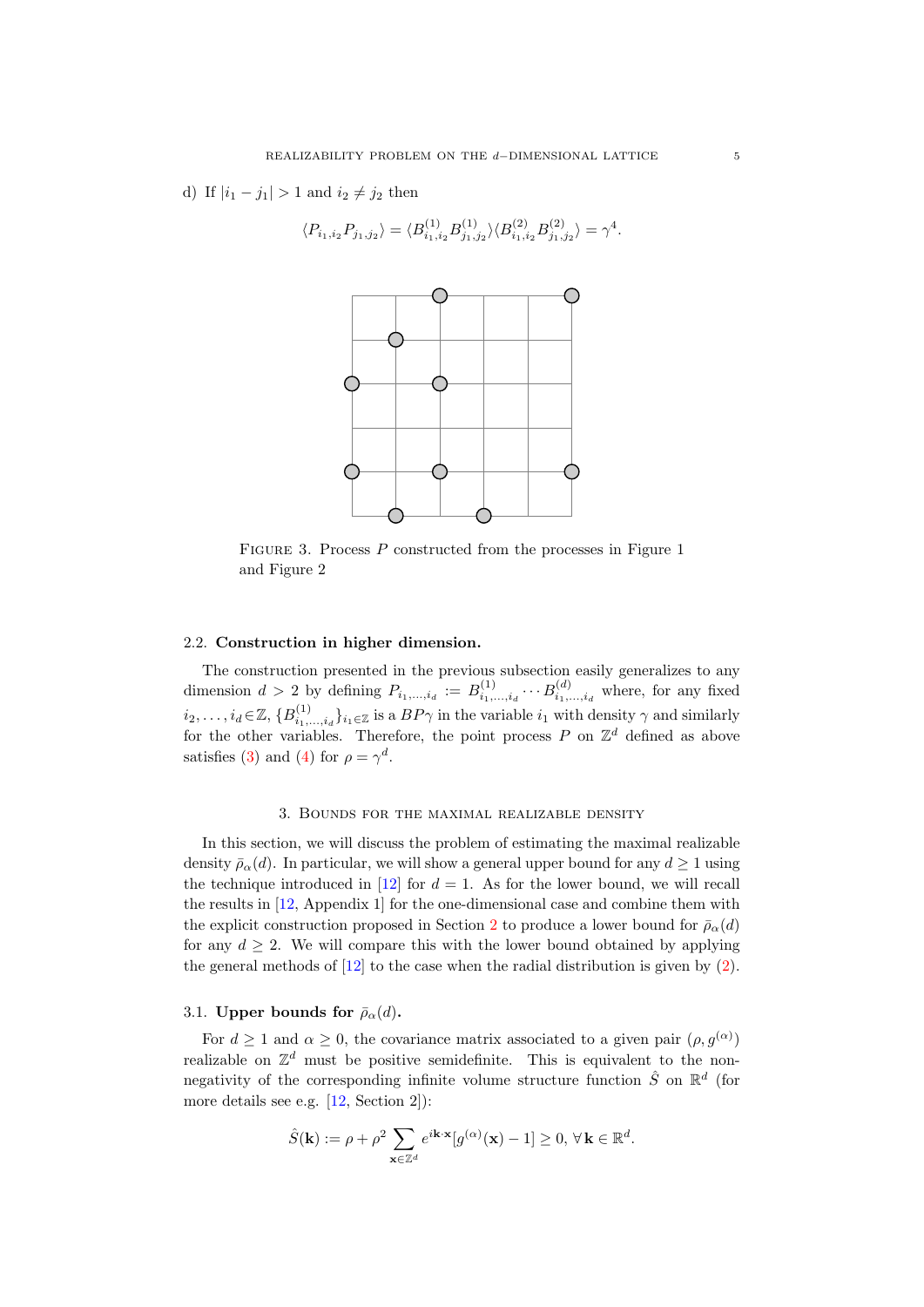This leads to an explicit upper bound for the maximal realizable density  $\bar{\rho}_{\alpha}(d)$ . In fact, it is easy to see that for any  $\mathbf{k} := (k_1, \ldots, k_d) \in \mathbb{R}^d$  we get

$$
\hat{S}(\mathbf{k}) = \rho - \rho^2 + \rho^2 \sum_{\mathbf{x} \in \mathbb{Z}^d, |\mathbf{x}| = 1} e^{i\mathbf{k} \cdot \mathbf{x}} (\alpha - 1)
$$

$$
= \rho - \rho^2 + \rho^2 (\alpha - 1) \sum_{j=1}^d (e^{ik_j} + e^{-ik_j})
$$

$$
= \rho \left[ 1 - \rho \left( 1 - 2(\alpha - 1) \sum_{j=1}^d \cos(k_j) \right) \right].
$$

Then, using the non-negativity of  $\hat{S}$  on  $\mathbb{R}^d$ , we get that

$$
\rho \leq \frac{1}{f_{\alpha}(k_1,\ldots,k_d)}, \quad \forall (k_1,\ldots,k_d) \in \mathbb{R}^d,
$$

where  $f_{\alpha}(k_1,\ldots,k_d) := 1 - 2(\alpha-1) \sum_{j=1}^d \cos(k_j)$ . The best upper bound is then obtained for the points of  $\mathbb{R}^d$  where  $f_\alpha$  attains the maximum. Hence, we have that

<span id="page-5-2"></span>
$$
\bar{\rho}_{\alpha}(d) \le \frac{1}{\max_{\mathbf{k} \in \mathbb{R}^d} f_{\alpha}(\mathbf{k})} =: R_F(\alpha, d).
$$

By computing the maximum of  $f_{\alpha}$  over  $\mathbb{R}^d$ , we get our upper bound

(8) 
$$
R_F(\alpha, d) = \frac{1}{1 + 2d|1 - \alpha|}.
$$

As mentioned above, this technique was employed in [\[12,](#page-7-24) Appendix 1] to get  $R_F(\alpha, 1)$ . Furthermore, the authors provided another upper bound  $R_Y(\alpha, 1)$  in the one-dimensional case by using the Yamada condition (see [\[27\]](#page-8-1)). Note that

$$
\begin{cases}\nR_Y(\alpha, 1) = R_F(\alpha, 1), & \text{if } \alpha = \frac{1}{2} \text{ or } \alpha = \frac{k+1}{2k}, k \in \mathbb{N} \text{ or } \alpha \ge 1 \\
R_Y(\alpha, 1) < R_F(\alpha, 1) \text{ otherwise.}\n\end{cases}
$$

## 3.2. Lower bounds for  $\bar{\rho}_{\alpha}(d)$ .

Applying [\[12,](#page-7-24) Theorem 3.2] for  $g \equiv g^{(\alpha)}$  when  $0 \leq \alpha < 1$  and [12, Theorem 5.1] for  $G_2(\mathbf{x}, \mathbf{y}) = g^{(\alpha)}(\mathbf{y} - \mathbf{x})$  for all  $\mathbf{x}, \mathbf{y} \in \mathbb{Z}^d$  such that  $\mathbf{x} \neq \mathbf{y}$  when  $\alpha \geq 1$ , we get that

<span id="page-5-0"></span>(9) 
$$
\bar{\rho}_{\alpha}(d) \ge r_A(\alpha, d) := \begin{cases} \frac{1}{e(2d+1-2d\alpha)}, & \text{if } 0 \le \alpha < 1, \\ \frac{1}{\alpha^{2d}}, & \text{if } \alpha \ge 1. \end{cases}
$$

For  $d = 1$ , this lower bound has been improved in [\[12,](#page-7-24) Appendix 1] by explicitly constructing a translation invariant realizing process at some value of  $\rho$  and  $\alpha$ . Let us summarize in one formula the lower bounds coming from the two main constructions considered in [\[12,](#page-7-24) Appendix 1]:

<span id="page-5-1"></span>(10) 
$$
\bar{\rho}_{\alpha}(1) \ge \begin{cases} \frac{1}{(1+\sqrt{1-\alpha})^2}, & \text{if } 0 \le \alpha < \frac{1}{2}, \\ \frac{1}{1+\sqrt{2-2\alpha}}, & \text{if } \frac{1}{2} \le \alpha \le 1, \\ \frac{1}{2\alpha-1}, & \text{if } \alpha \ge 1. \end{cases}
$$

In [\[2\]](#page-7-21) a further explicit construction is provided for the case  $\alpha = 0$ , which slightly improves this lower bound to  $\bar{\rho}_0(1) > 0.265$ . In the same work also the upper bound is improved to  $\bar{\rho}_0(1) < (326 - \sqrt{3115})/822 \approx 0.3287$ . However, it remains an open problem to reduce the gap between lower and upper bounds for  $\bar{\rho}_{\alpha}(1)$  for any  $\alpha \geq 0$ .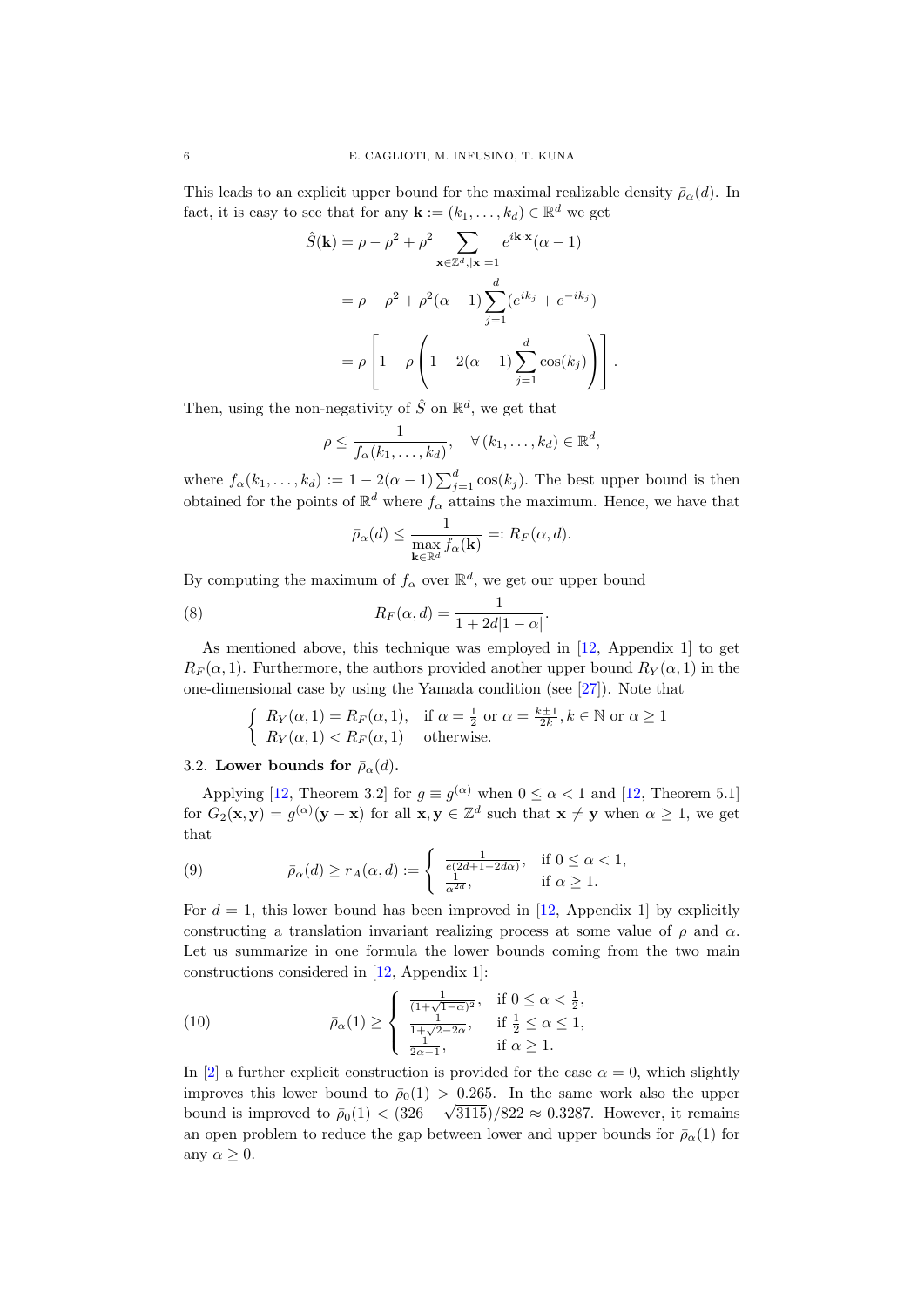Exactly as in the one-dimensional case, also for  $d \geq 2$ , one can try to obtain better lower bounds than [\(9\)](#page-5-0) by using explicit constructions. In the following, we will use the construction we proposed in Section [2](#page-1-3) combined with the one-dimensional lower bound [\(10\)](#page-5-1) to compute a new lower bound for  $\bar{\rho}_{\alpha}(d)$ , which we will briefly compare with  $(9)$ .

If we apply the construction given for  $d \geq 2$  $d \geq 2$  in Section 2 starting with a basic process with density  $\bar{\rho}_{\alpha}(1)$ , then we get a point process on  $\mathbb{Z}^d$  which realizes the pair  $((\bar{\rho}_{\alpha}(1))^d, g^{(\alpha)})$  for any  $\alpha \geq 0$ . This explicit construction guarantees that for any  $\alpha \geq 0$ ,

$$
\bar{\rho}_{\alpha}(d) \ge (\bar{\rho}_{\alpha}(1))^d.
$$

Using the lower bounds  $(10)$  in the latter inequality, we directly have the following

(11) 
$$
\bar{\rho}_{\alpha}(d) \ge r_C(\alpha, d) := \begin{cases} \frac{1}{(1+\sqrt{1-\alpha})^{2d}}, & \text{if } 0 \le \alpha < \frac{1}{2}, \\ \frac{1}{(1+\sqrt{2-2\alpha})^{d}}, & \text{if } \frac{1}{2} \le \alpha \le 1, \\ \frac{1}{(2\alpha-1)^{d}}, & \text{if } \alpha \ge 1. \end{cases}
$$

Note that:

- <span id="page-6-0"></span>• if  $0 \leq \alpha < \frac{1}{2}$  then  $r_C(\alpha, d) \leq r_A(\alpha, d)$
- if  $\alpha \geq 1$  then  $r_A(\alpha, d) \leq r_C(\alpha, d)$
- if  $\frac{1}{2} \leq \alpha \leq 1$  then the relation between the two bounds depends on the dimension d. Actually, for each  $d \geq 2$  there exists  $\alpha_C(d) \in \left[\frac{1}{2}, 1\right]$  such that  $r_A(\alpha, d) \leq r_C(\alpha, d)$  for any  $\alpha_C(d) \leq \alpha \leq 1$ .

The comparison between the lower bounds  $r_C(\alpha, d)$  and  $r_A(\alpha, d)$  is illustrated in Figure 4 for  $d = 2, \ldots, 6$  and for  $0 \leq \alpha < 1$ .



FIGURE 4. Comparison between the lower bounds  $r_C(\alpha, d)$  and  $r_A(\alpha, d)$  plotted relatively to the upper bound  $R_F(\alpha, d)$  as functions of  $\alpha$  with  $0 \leq \alpha < 1$ . The coloured lines correspond to  $r_{C}\!\left(\alpha,\!d\right)$  $\frac{r_C(\alpha,d)}{R_F(\alpha,d)}$  for  $d=2,\ldots,6$  and the dotted line to  $\frac{r_A(\alpha,d)}{R_F(\alpha,d)}$  for any d. For the definitions of  $R_F(\alpha, d)$ ,  $r_A(\alpha, d)$ ,  $r_C(\alpha, d)$  see [\(8\)](#page-5-2), [\(9\)](#page-5-0), [\(11\)](#page-6-0), respectively.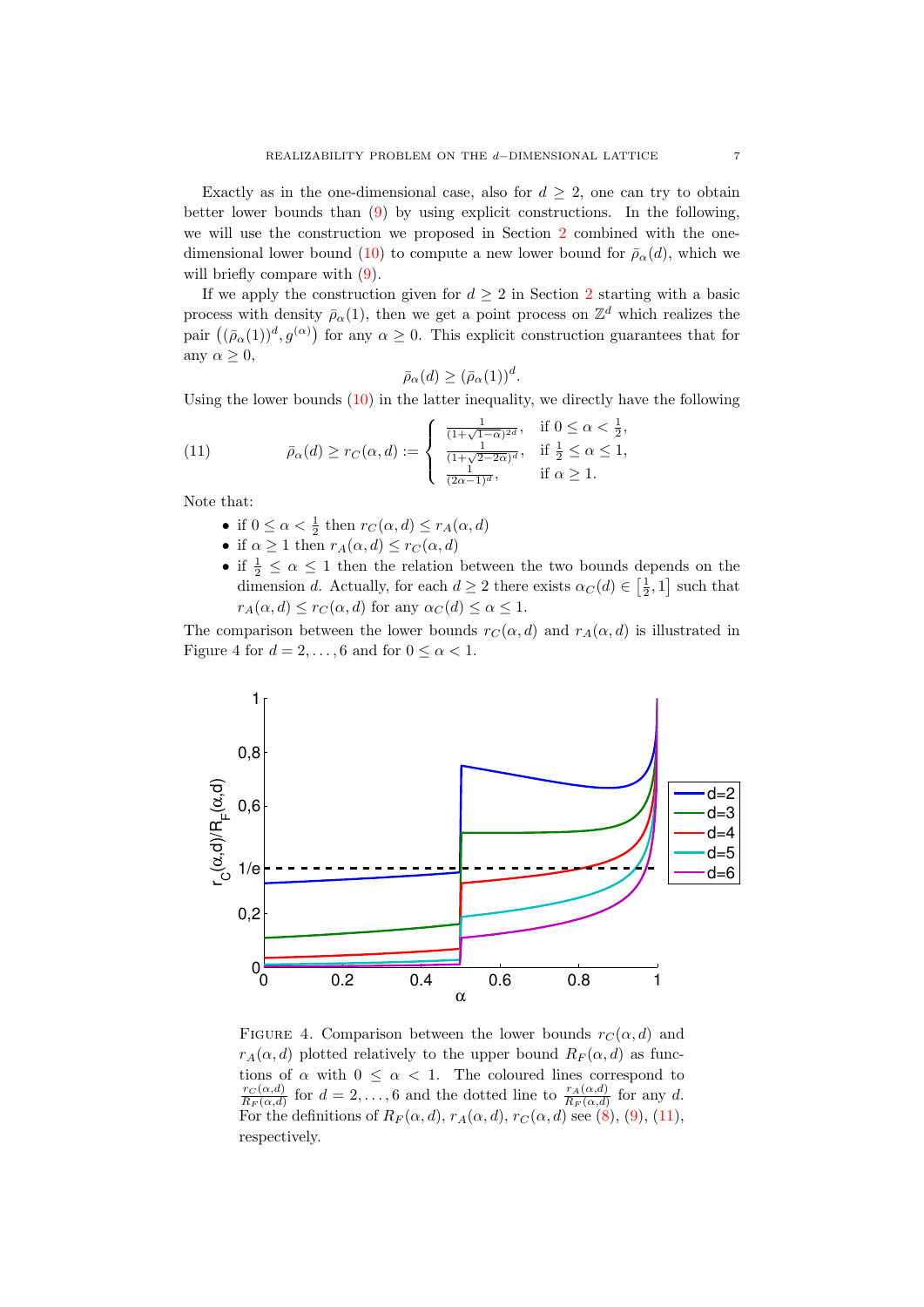#### **REFERENCES**

- <span id="page-7-12"></span>[1] Brown, E. N.; Kass, R. E. and Mitra, P. P.: Multiple neural spike train data analysis: stateof-the-art and future challenges. Nature Neuroscience 7, (2004), 456–471.
- <span id="page-7-21"></span>[2] Caglioti, E.; Kuna, T.; Lebowitz, J. L. and Speer, E. R.: Point Processes with Specied Low Order Correlations. Markov Processes Relat. Fields 12 (2), (2006), 257–272. MR 2249631
- <span id="page-7-9"></span>[3] Cocco, S. and Monasson, R.: Adaptive cluster expansion for the inverse Ising Problem: convergence, algorithm and tests J. Stat. Phys.,  $147(2)$ ,  $(2012)$ ,  $252-314$ . MR 2922769
- <span id="page-7-14"></span>[4] Crawford, J.; Torquato, S. and Stillinger, F. H.: Aspects of correlation function realizability. J. Chem. Phys. 119, (2003), 7065–7074.
- <span id="page-7-5"></span>[5] Garrod, C. and Percus, J. K.: Reduction of the N-particle variational problem, J. Math. Phys. 5, (1964), 1756-1776. MR 0170658
- <span id="page-7-4"></span>[6] Hansen, J. P. and McDonald, I. R.: Theory of simple liquids. Academic Press, New York, 2nd edition, 1987.
- <span id="page-7-2"></span>[7] Infusino, M. and Kuna, T.: The full moment problem on subsets of configurations, in preparation.
- <span id="page-7-3"></span>[8] Infusino, M.; Kuna, T. and Rota, A.: The full infinite dimensional moment problem on semialgebraic sets of generalized functions, J. Funct. Analysis, 267(5), (2014), 1382-1418. MR 3229795
- <span id="page-7-13"></span>[9] Jarvis, M. R. and Mitra, P. P.: Sampling properties of the spectrum and coherency of sequences of action potentials. Neural Comp. 13, (2004), 717–749.
- <span id="page-7-22"></span>[10] Koralov, L.: Existence of pair potential corresponding to specified density and pair correlation. Lett. Math. Phys., 71(2), (2005), 135–148. MR 2134693
- <span id="page-7-23"></span>[11] Koralov, L.: An inverse problem for Gibbs fields with hard core potential. Lett. Math. Phys., 48(5), (2007), 053301, 13pp. MR 2329857
- <span id="page-7-24"></span>[12] Kuna, T.; Lebowitz, J. L. and Speer, E. R.: Realizability of point processes, J. Stat. Phys. 129(3), (2007), 417–439. MR 2351408
- <span id="page-7-20"></span>[13] Kuna, T.; Lebowitz, J. L. and Speer, E. R.: Necessary and sufficient conditions for realizability of point processes, Ann. Appl. Prob. 21(4), (2011), 1253–1281. MR 2857448
- <span id="page-7-25"></span>[14] Lachieze-Rey, R. and Molchanov, I.: Regularity conditions in the realisability problem in applications to point processes and random closed sets. Ann. Appl. Probab.  $25(1)$ , (2015), 116–149. MR 3297768
- <span id="page-7-0"></span>[15] Lenard, A.: States of classical statistical mechanical systems of infinitely many particles I. Arch. Rational Mech. Anal., **59(3)**, (1975), 219-239. MR 0391830
- <span id="page-7-1"></span>[16] Lenard, A.: States of classical statistical mechanical systems of infinitely many particles II. Arch. Rational Mech. Anal., **59(3)**, (1975), 241–256. MR 0391831
- <span id="page-7-8"></span>[17] Molchanov, I.: Theory of random sets. Probability and its applications. Springer, New York, 2005. MR 2132405
- <span id="page-7-11"></span>[18] Murrell, D. J.; Dieckmann, U. and Law, R.; On moment closure for population dynamics in continuous space. J. Theo. Bio., 229, (2004), 421–432.
- <span id="page-7-6"></span>[19] Percus, J. K.: The pair distribution function in classical statistical mechanics. In: Frisch, H.L., Lebowitz, J.L. (eds.) The Equilibrium Theory of Classical Fluids, pp. II33-II170, Benjamin, New York, 1964.
- <span id="page-7-7"></span>[20] Percus, J. K.: Kinematic restrictions on the pair density-prototype, Unpublished Lecture Notes, Courant Institute of Mathematical Sciences.
- <span id="page-7-15"></span>[21] Stillinger, F. H. and Torquato, S.: Pair correlation function realizability: Lattice model implications. J. Phys. Chem. B, 108, (2004), 19589–19594.
- <span id="page-7-16"></span>[22] Stillinger, F. H. and Torquato, S.: Realizability issues for iso-g(2) processes. Mol. Phys., 103, (2005), 2943–2949.
- <span id="page-7-10"></span>[23] Stoyan, D.: Basic ideas of spatial statistics. In Statistical physics and spatial statistics (Wuppertal, 1999), 3–21, Lecture Notes in Phys., 554, Springer, Berlin, 2000. MR 1870942
- <span id="page-7-17"></span>[24] Torquato, S.: Random Heterogeneous Materials: Microstructure and macroscopic properties, Interdisciplinary Applied Mathematics 16, Springer-Verlag, NewYork, 2002. MR 1862782
- <span id="page-7-18"></span>[25] Torquato, S. and Stillinger, F. H.: Local density fluctuations, hyperuniformity, and order metrics. Phys. Rev. E.(3) 68(4), (2003), 041113: 25 pp. MR 2060843
- <span id="page-7-19"></span>[26] Torquato, S. and Stillinger, F. H.: New conjectural lower bounds on the optimal density of sphere packings. Exp. Math. 15(3), (2006), 307–331. MR 2264469